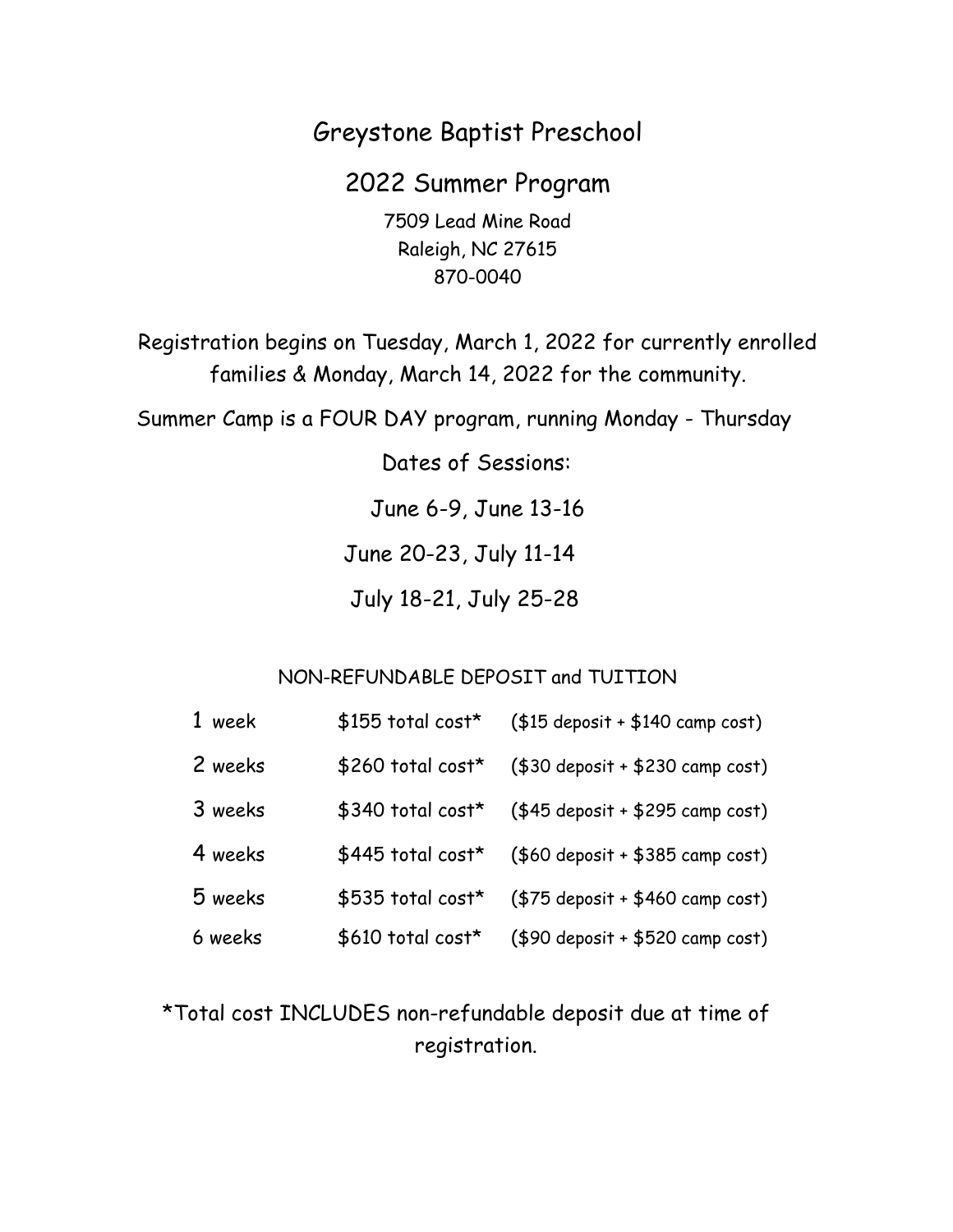## **Camp 2022 Themes**

## **Session One – June 2022 NORTH CAROLINA**

Our three weeks in June will be a study of our home state! North Carolina has it allbusy cities, glorious mountains and the most beautiful beaches around! Each week we'll take a closer look at one of these areas. We'll read stories, sing songs and go on imaginative adventures each day.

| June 6 <sup>th</sup> – 9 <sup>th</sup>   | Life in the City      |
|------------------------------------------|-----------------------|
| June 13 <sup>th</sup> – 16 <sup>th</sup> | Life on the Mountains |
| June 20 <sup>th</sup> – 23 <sup>rd</sup> | Life along the Coast  |

#### **Session Two – July 2022 ANIMALS**

Our three weeks in July will take us to the farm, the zoo and out in the wild! How do farm animals differ from zoo animals… or animals in the jungle… or animals on the plains? We're studying animals all month! We'll make crafts, go on safari, and learn as we play!

| July $11^{th} - 14^{th}$               | <b>Farm Animals</b> |
|----------------------------------------|---------------------|
| July $18^{\text{th}} - 21^{\text{st}}$ | Zoo Animals         |
| July $25^{th} - 28^{th}$               | <b>Wild Animals</b> |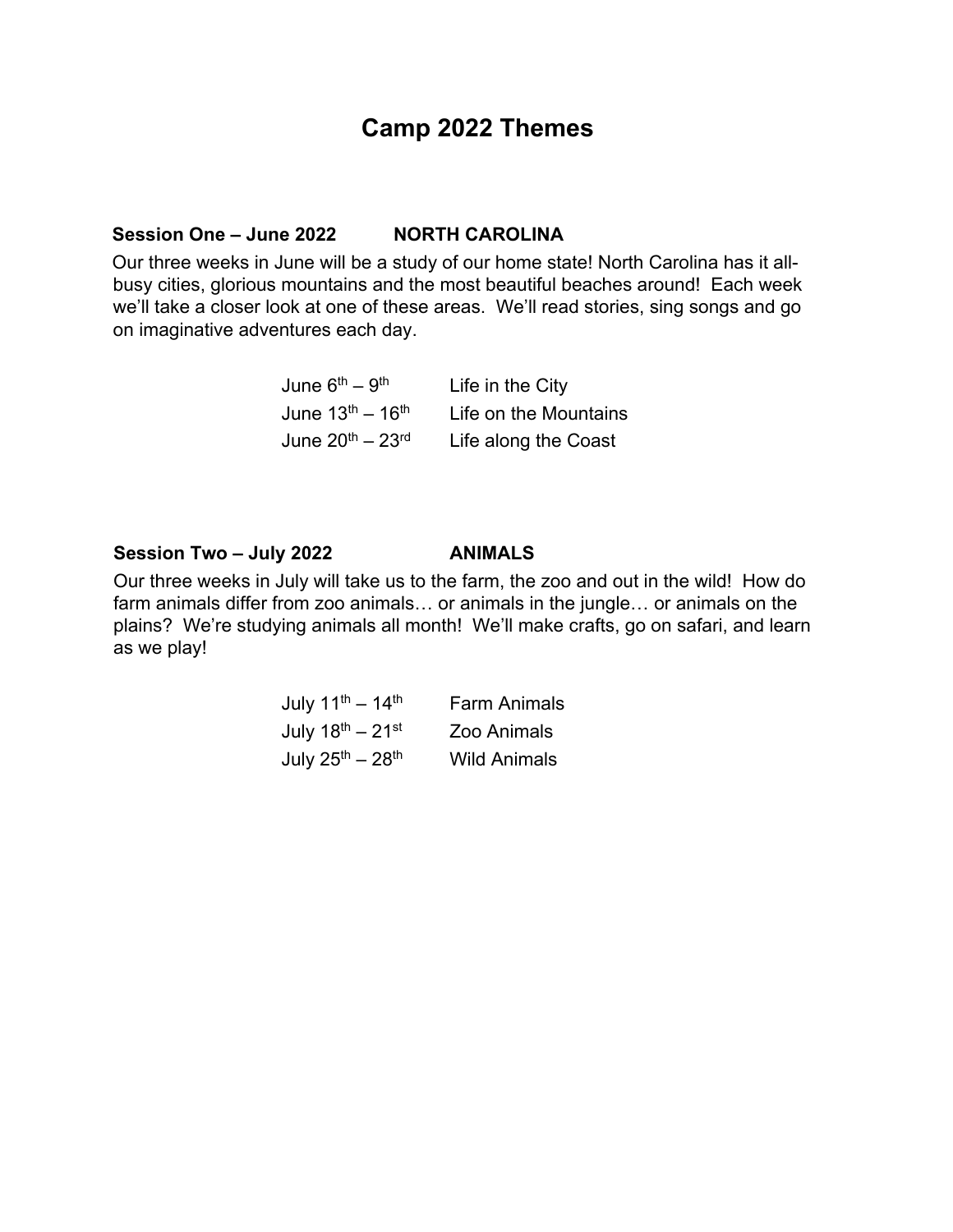# Registration Information

Registration is open to children 2 – 5 years of age, as of 8/31/2022. Children in the 3-5 year old classes MUST BE POTTY TRAINED.

Your non-refundable deposit must be turned in with your registration form or your spot will not be reserved. If you are registering for fewer than six weeks, your summer tuition is due in full by May 20th. If you are registering for all six sessions, you may pay in two installments, the first due May 20th, the second due by June 30th. The entire week's tuition must be paid even if your child does not attend the entire week.

Our summer program is offered based on a minimum enrollment. In any given week, if our minimum number of students is not enrolled, we will cancel that week and refund your money in full.

Summer program hours will be 9:10 – 1:00, Monday – Thursday. All children may be dropped off in carpool. Pickup location and procedure will be determined closer to start of camp. A late fee of \$5/every five minutes will apply for students still in our care at 1:05.

A Medical Emergency Release form must be on file in the preschool office in order for your child to attend. Please make sure we have your current phone number in case your child becomes sick and we need you to pick him up early. PLEASE do not send your child to camp sick. We reserve the right to send home any child we feel is not well enough to participate in camp activities on a particular day.

You will need to send a lunch for your child each day and a snack in a bag labeled with your child's name, separate from his lunch. We will provide water at snack time, so no drink will be required. Also, make sure you apply sunscreen to your child each day before camp!

Children will be grouped by age. There will be weekly themes filled with activities to educate, stimulate and provide fun for each child. The children will have opportunities to join in music and movement activities, stories, art, crafts and much more.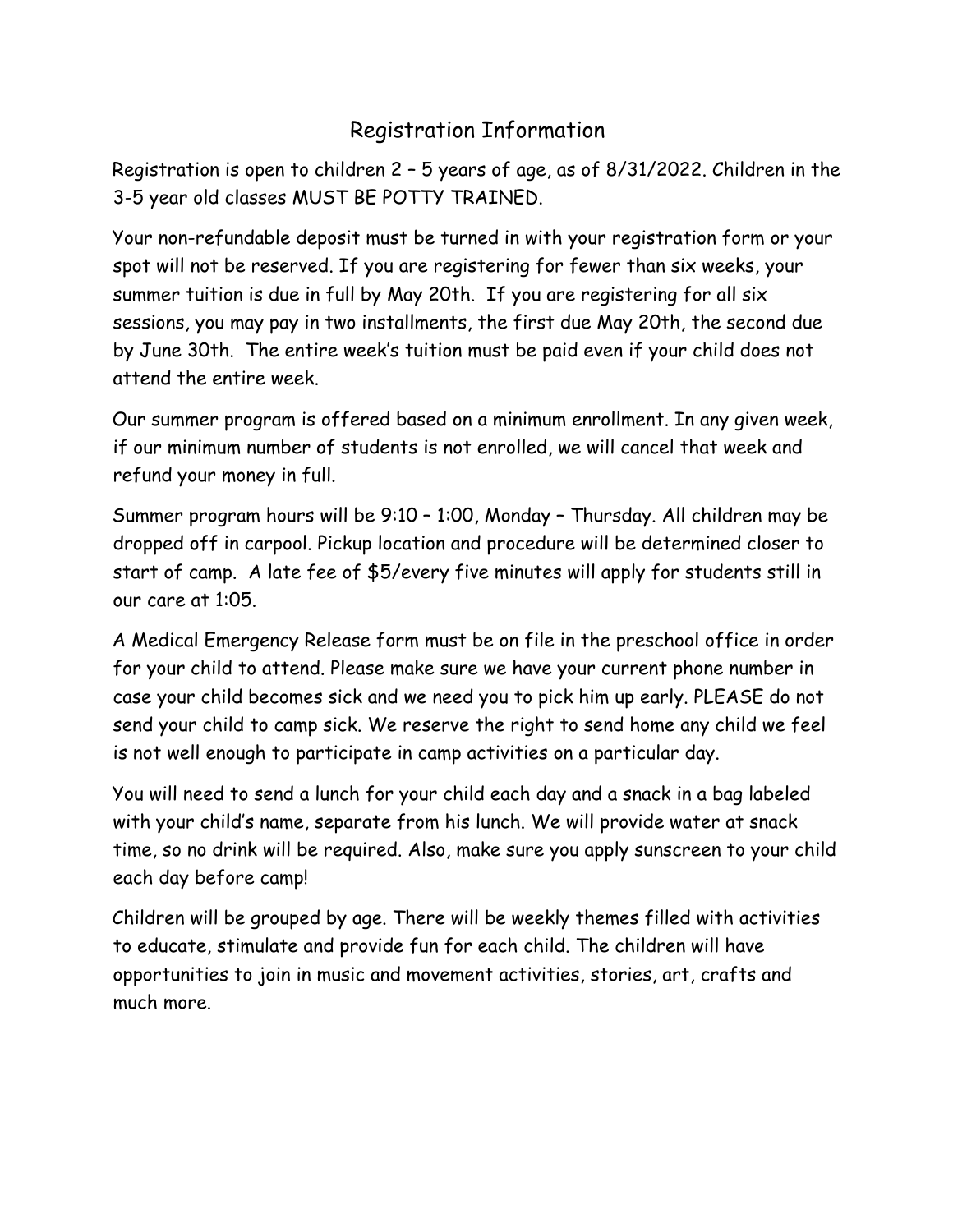## Summer Camp Registration Form

| Child's Name                                                |                                                                                       |
|-------------------------------------------------------------|---------------------------------------------------------------------------------------|
|                                                             |                                                                                       |
|                                                             |                                                                                       |
|                                                             |                                                                                       |
|                                                             |                                                                                       |
|                                                             |                                                                                       |
| Special needs or allergies                                  |                                                                                       |
| Please check the weeks you would like your child to attend: |                                                                                       |
|                                                             | Let Uller 2 June 6-9 (Life in the City) Let Uller 2 June 13-16 (Life on the Mountain) |
|                                                             | ___ June 20-23 (Life along the Coast) ___ July 11-14 (Farm Animals)                   |
|                                                             | ___ July 18-21 (Zoo Animals) ________ July 25-28 (Wild Animals)                       |
| _____ I would like all six sessions                         |                                                                                       |

The parent agrees not to hold Greystone Baptist Church, the preschool program, staff or board responsible for any mishap or injury to the child incurred either in its buildings or on its grounds. The preschool does provide an accident insurance policy for school hours only. If your child should require immediate medical care, the parent agrees to reimburse the preschool for any costs.

I have read and agree to the attached policies and information.

| Parent Signature |  |
|------------------|--|
|                  |  |

| Date |  |
|------|--|
|------|--|